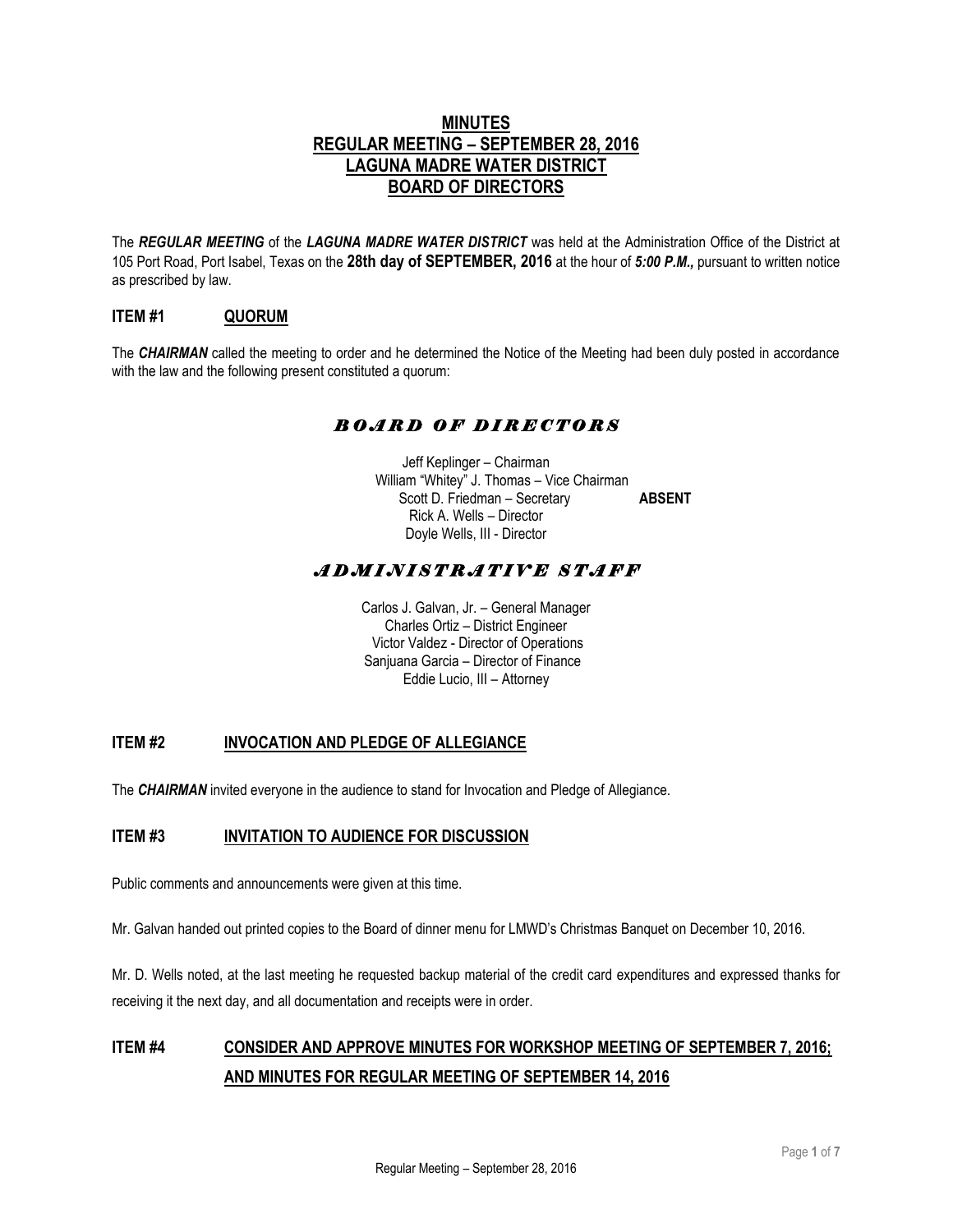A motion was made by *MR. R. WELLS to* approve Minutes for Workshop Meeting of September 7, 2016 and Minutes for Regular Meeting of September 14, 2016 as presented, seconded by *MR. D. WELLS*. *MOTION CARRIED UNANIMOUSLY.* 

### **ITEM #5 GENERAL MANAGER'S REPORT**

- **PETROLEUM PRODUCTS (BID # PP-16-08-01)**
- **GPS FOR UNITS**
- **VERIZON'S ANTENNA AGREEMENT AT ANDIE BOWIE WATER TOWER**

*MR. GALVAN* reported on the following:

- **PETROLEUM PRODUCTS (BID # PP-16-08-01)–** An update from last meeting on contract, reported contract was not a binding contract; purchases will be as needed; and markup price is set at .07 cents. The District can also purchase petroleum elsewhere.
- **GPS FOR UNITS -** Discussion occurred regarding GPS for all the District units. The Board agreed for staff to go out for Bids for GPS Services.
- **VERIZON'S ANTENNA AGREEMENT AT ANDIE BOWIE WATER TOWER-** A request by Verizon to place their antenna on LMWD"s Water Tower located at Andie Bowie. A Proposal will be submitted and brought before the Board at a Regular Meeting for consideration and approval. The Board indicated to be kept informed.

### **ITEM #6 DISTRICT ENGINEER'S REPORT**

### • **PORT ISABEL WWTP IMPROVEMENTS STATUS**

*MR. ORTIZ* reported on the following:

- <sup>o</sup> Amendment to relocate the discharge- Update on discharge permit for moving the outfall, the second advertisement was completed and publication was sent to TCEQ. Permit should be issued in the next 30 days.
- Buffer Zones Exhibits are complete for illuminating all the residential structures on the Buffer zones and a request to be placed on the agenda was sent to the City of Port Isabel, waiting on a response.
- Corps of Engineers the out grant is moving along. Report was completed by Real Estate and was sent to Operations, the Operations Department have 60 days to complete their report. They are aware of our schedule for outline to being installed by March 31st .

### **ITEM #7 DIRECTOR OF FINANCE REPORT**

• **AUDIT COMMITTEE**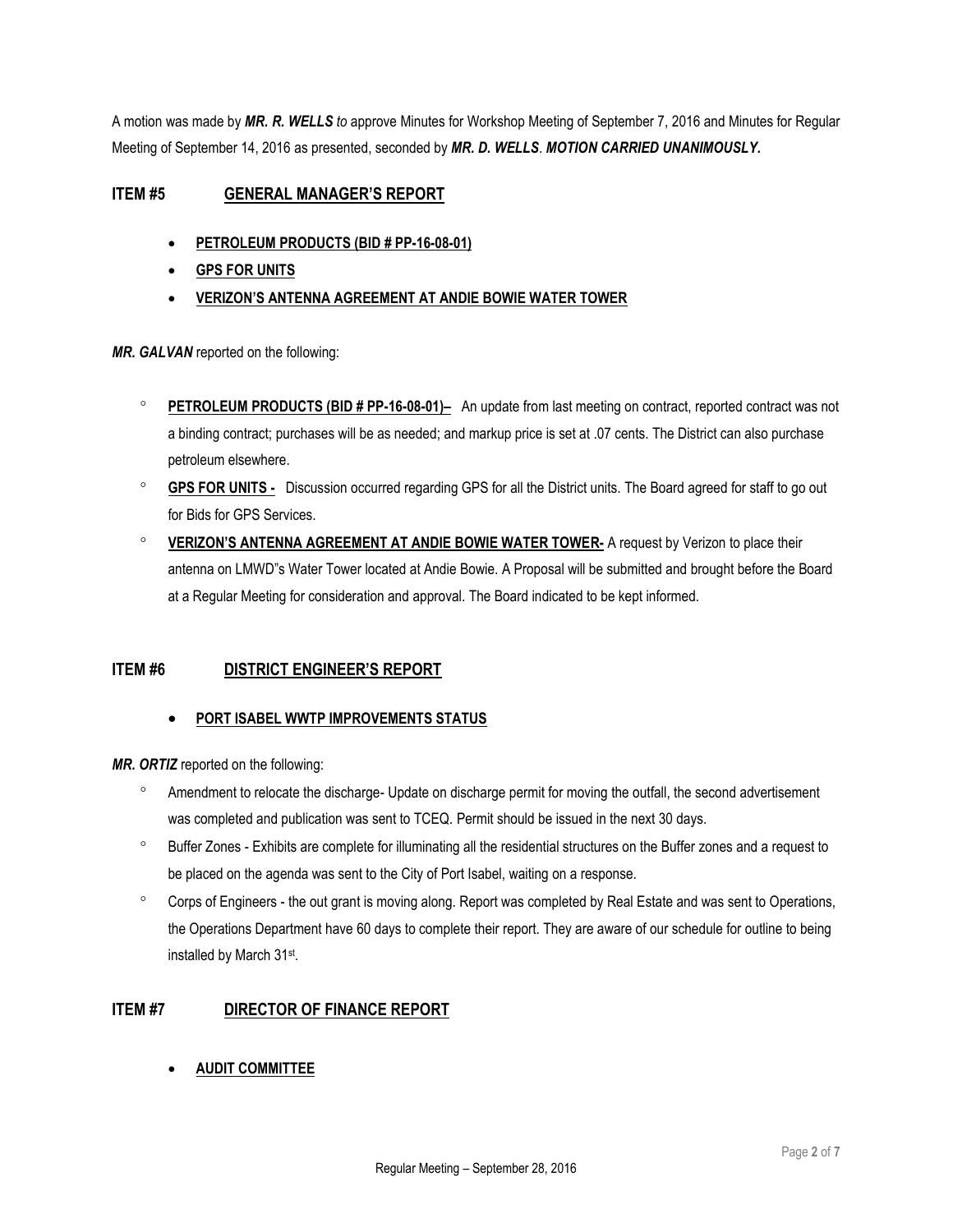*MRS. GARCIA* reported the following:

• **AUDIT COMMITTEE** - – Preparation on starting new audit for this fiscal year. A meeting with Long Chilton and Audit Committee needs to be scheduled.

### **ITEM #8 DISCUSSION ON EMPLOYEE BENEFITS**

This item was taken out of order and discussed after Item #9.

Discussion and questions ensued concerning the District's Health, Vision, and Dental Benefits for its employees. A Comparison Sheet was presented reflecting the District's Health, Vision, and Dental Benefits in comparison to the local entities (City of Port Isabel, City of Laguna Vista, and City of South Padre Island). It was noted the District will be looking into other groups for employee benefits and requesting proposals; and further inquiries of similar entities related to the District for comparison.

## **ITEM #9 WELLS FARGO PRESENTATION ON BANKING SERVICES AND PC CARD USE BY ANDY BRAVO, CUSTOMER RELATIONS OFFICER**

This item was taken out of order and discussed before Item #8.

There was a presentation by Wells Fargo Bank offering the District a commercial card for purchases. The card will provide an electronic payables solution for paperless managing of transactions, purchase orders, and petty cash. Discussion and questions ensued.

# **ITEM #10 CONSIDER AND REMOVE FROM THE TABLE THE FOLLOWING ITEM TABLED AT REGULAR MEETING ON SEPTEMBER 14, 2016: CONSIDER AND APPROVE ADOPTING THE BUDGET FOR FISCAL YEAR 2016-2017 OF THE LAGUNA MADRE WATER DISTRICT (RESOLUTION NO. 139-09-16)**

A motion was made by *MR. W. THOMAS* to remove item from the table for discussion, seconded by *MR. R. WELLS*. *MOTION CARRIED UNANIMOUSLY.*

## **ITEM #11 CONSIDER AND APPROVE ADOPTING THE BUDGET FOR FISCAL YEAR 2016-2017 OF THE LAGUNA MADRE WATER DISTRICT. (RESOLUTION NO. 139-09-16)**

A motion was made by *MR. R. WELLS* to approve Adopting the Budget for fiscal year 2016-2017 of the Laguna Madre Water District (Resolution No. 139-09-16) as presented, seconded by *MR. W*. *THOMAS. MOTION CARRIED UNANIMOUSLY.*

## **ITEM #12 CONSIDER AND REMOVE FROM THE TABLE THE FOLLOWING ITEM TABLED AT REGULAR MEETING ON SEPTEMBER 14, 2016:**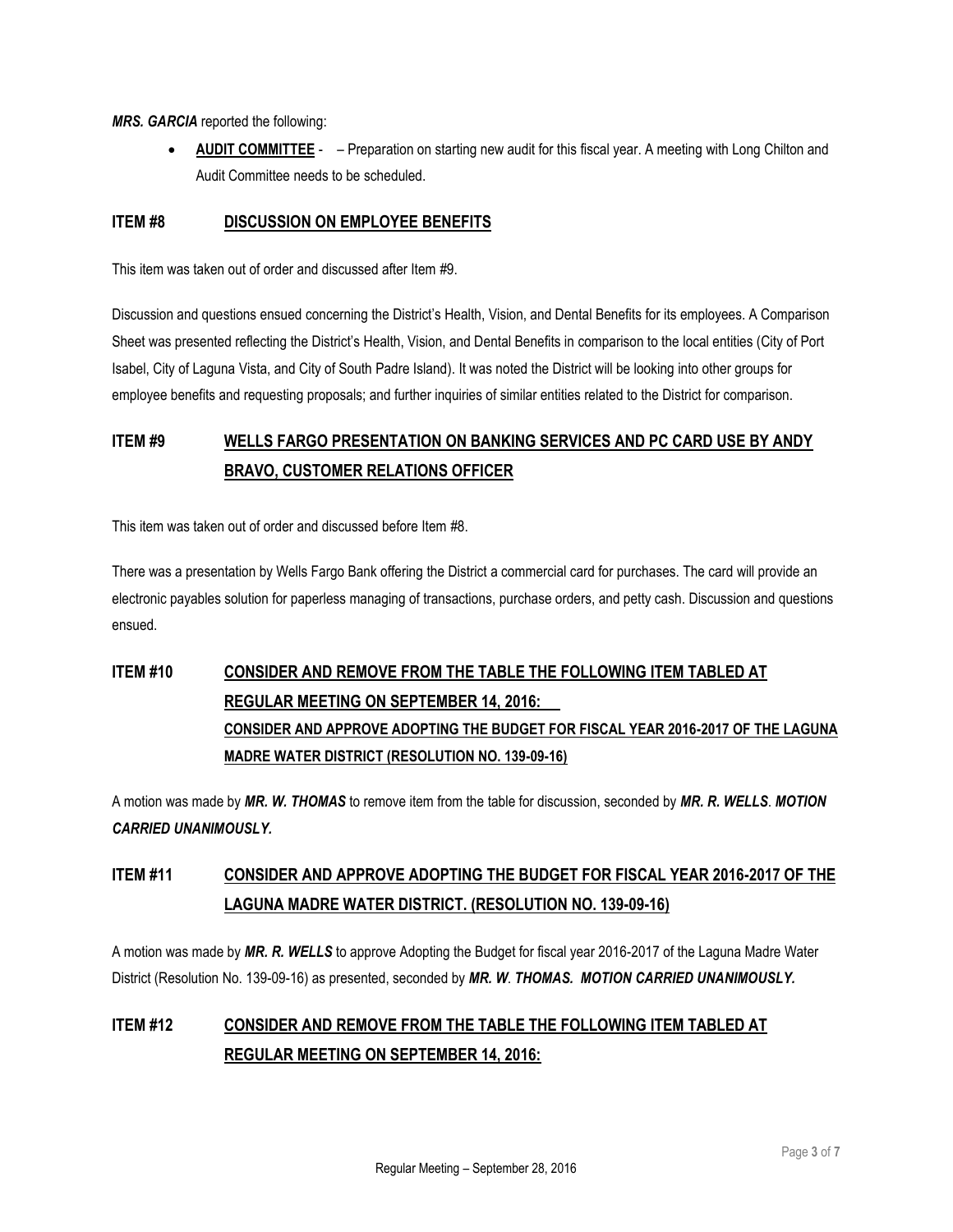## **CONSIDER AND APPROVE VERIZON WIRELESS CONTRACT FOR GPS/FLEET TELEMATICS SOLUTION THROUGH GSA CONTRACT HOLDERS. THIS ITEM WAS NOT DISCUSSED AND DEFERRED TO THE NEXT REGULAR MEETING ON SEPTEMBER 28, 2016.**

A motion was made by *MR. R. WELLS* to remove item from the table for discussion, seconded by *MR. D. WELLS*. *MOTION CARRIED UNANIMOUSLY.*

## **ITEM #13 CONSIDER AND APPROVE VERIZON WIRELESS CONTRACT FOR GPS/FLEET TELEMATICS SOLUTION THROUGH GSA CONTRACT HOLDERS.**

A motion was made by *MR. D. WELLS* to deny Verizon Wireless Contract for GPS/Fleet Telematics Solution through GSA Contract Holders and go out for bids, seconded by *MR. W. THOMAS*. *MOTION CARRIED UNANIMOUSLY. DENIED*

## **ITEM #14 CONSIDER AND REMOVE FROM THE TABLE THE FOLLOWING ITEM TABLED AT REGULAR MEETING ON SEPTEMBER 14, 2016:**

### **CONSIDER AND APPROVE AMENDMENT NO. 3 FOR CONSTRUCTION PHASE SERVICES WITH CAROLLO ENGINEERS FOR PORT ISABEL WASTEWATER TREATMENT PLANT IMPROVEMENTS**

Motion failed to remove item from the table for lack of a second motion. The Item will remain tabled and deferred to the next Regular Meeting on October 12, 2016. **MOTION FAILED.**

# **ITEM #15 CONSIDER AND APPROVE AMENDMENT NO. 3 FOR CONSTRUCTION PHASE SERVICES WITH CAROLLO ENGINEERS FOR PORT ISABEL WASTEWATER TREATMENT PLANT IMPROVEMENTS**

This item was not discussed on account of item not removed from the table, see above (item #14) for details. Item will remain tabled and deferred to the next Regular Meeting on October 12, 2014.

## **ITEM #16 CONSIDER AND REMOVE FROM THE TABLE THE FOLLOWING ITEM TABLED AT REGULAR MEETING ON SEPTEMBER 14, 2016:**

### **CONSIDER AND AWARD BID FOR CONSTRUCTION MATERIALS TESTING SERVICES FOR PORT ISABEL WASTEWATER TREATMENT PLANT IMPROVEMENTS**

A motion was made by *MR. W. THOMAS* to remove item from the table for discussion, seconded by *MR. R*. *WELLS*. *MOTION CARRIED UNANIMOUSLY.*

## **ITEM #17 CONSIDER AND AWARD BID FOR CONSTRUCTION MATERIALS TESTING SERVICES FOR PORT ISABEL WASTEWATER TREATMENT PLANT IMPROVEMENTS**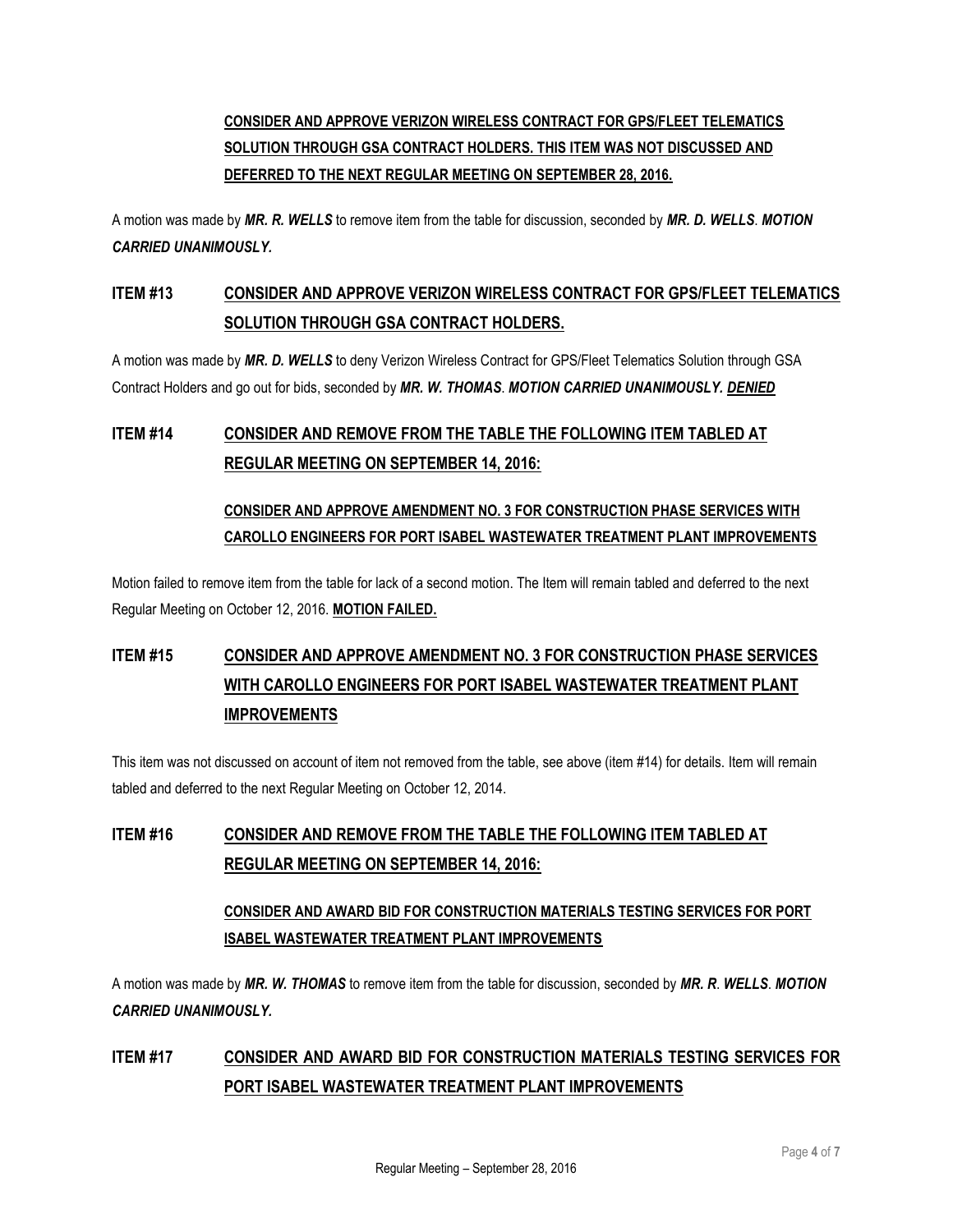**MR. ORTIZ** recommended construction materials testing services for the outfall extension and phase 1A at the Wastewater Treatment Plant, and recommended approval for both proposals from PSI with a requested amount not to exceed \$31,104.00. Discussion and questions ensued.

A motion was made by *MR. R. WELLS* to approve recommendation for the Construction Materials Testing Services for Port Isabel Wastewater Treatment Plant Improvements, seconded by *MR. W. THOMAS*. *MOTION CARRIED UNANIMOUSLY.*

## **ITEM #18 CONSIDER AND AWARD CONSTRUCTION OF PORT ISABEL WWTP OUTFALL EXTENSION (BID # WW-16-09-02)**

Discussion and questions ensued regarding recommendation to accept the alternate bid for \$1,059,268.00 or the base bid for \$1,064,968.00.

The Board agreed to use fiberglass manholes and to award the base bid amount of \$1,064,968.00 to GO Underground, LLC.

A motion was made by *MR. W. THOMAS* to approve the base bid amount of \$1,064,968.00 for Construction of Port Isabel WWTP Outfall Extension (Bid # WW-16-09-02), seconded by *MR. R. WELLS*. *MOTION CARRIED UNANIMOUSLY.*

## **ITEM #19 CONSIDER AND APPROVE ANNUAL MAINTENANCE CONTRACT FOR CHLORINE DIOXIDE GENERATOR AT WATER PLANT 2**

*MR. ORTIZ* recommended having the Annual Maintenance Contract for Chlorine Dioxide Generator at Water Plant 2 for scheduled maintenance. Discussion and questions ensued.

A motion was made by *MR. W. THOMAS* to approve Annual Maintenance Contract for Chlorine Dioxide Generator at Water Plant 2, seconded by *MR. D. WELLS*. *MOTION CARRIED UNANIMOUSLY.*

## **ITEM #20 CONSIDER AND APPROVE ADOPTING BUDGET AMENDMENT FOR FY 2015-2016 (RESOLUTION NO. 140-09-16)**

This item was taken out of order and discussed after Item #22.

It was noted Item #22 will be reflected with this item (Item #20).

A motion was made by *MR. R. WELLS* to approve Adopting Budget Amendment for FY 2015-2016 (Resolution No. 140-09-16), seconded by *MR. W. THOMAS. MOTION CARRIED UNANIMOUSLY.* 

## **ITEM #21 CONSIDER AND APPROVE UNAUDITED FINANCIAL STATEMENTS FOR THE MONTH OF AUGUST 2016**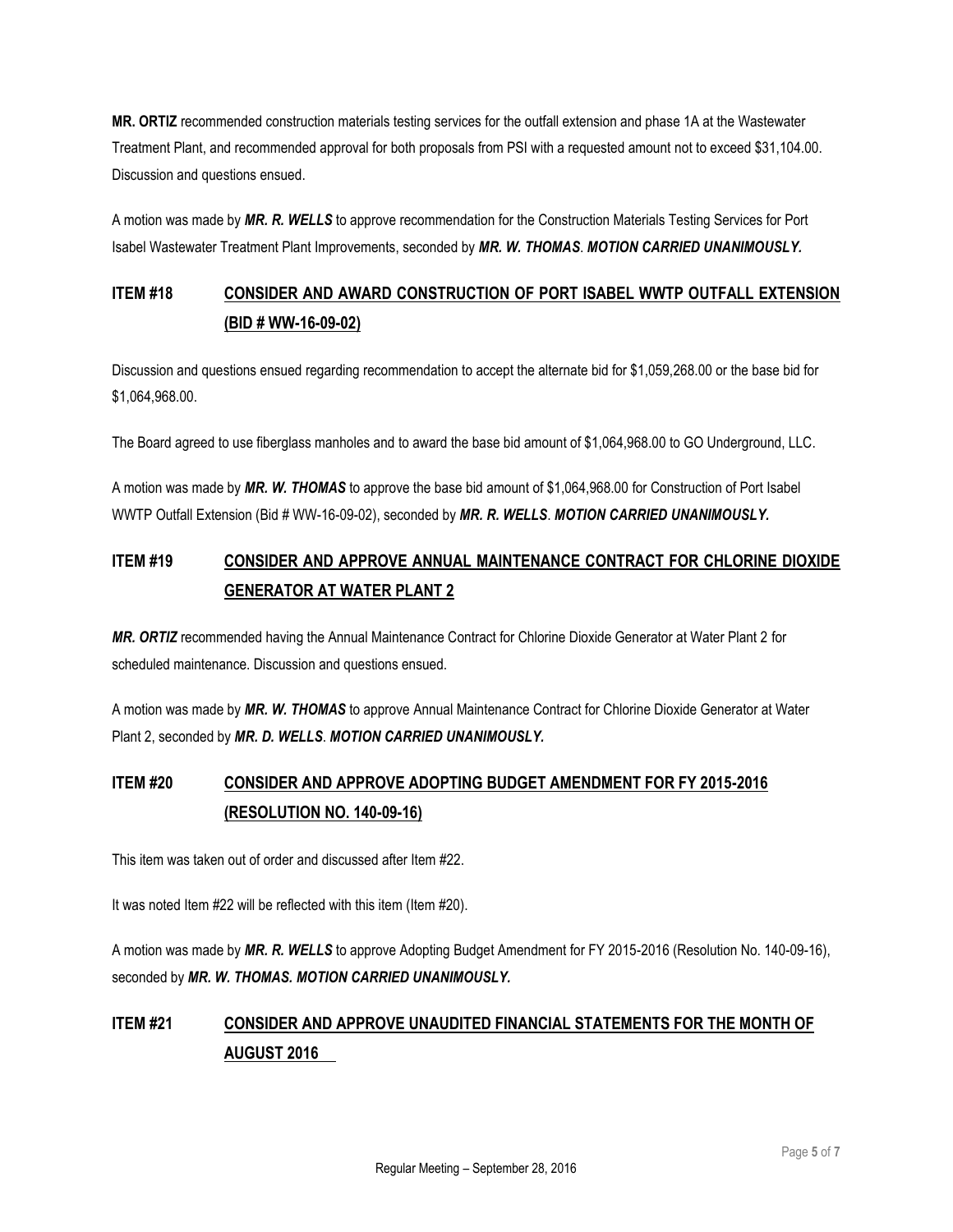A motion was made by *MR. R. WELLS to* Approve Unaudited Financial Statements for the Month of August 2016 as presented, seconded by *MR. D. WELLS. MOTION CARRIED UNANIMOUSLY.*

## **ITEM #22 CONSIDER AND APPROVE THE ALLOCATION OF REMAINING REVENUE FUNDS FOR CAPITAL IMPROVEMENTS (BLOWERS AND METERS) AND/OR ASSET REPLACEMENT FUNDING FOR BUDGET AMENDMENT FY 2015-2016**

This item was taken out of order and discussed before Item #20.

There was discussion and questions regarding where the remaining revenues funds will be allocated. It was determined for revenue funds to be allocated for capital improvements only. It was also noted this item (Item #22) will be reflected with Item #20.

A motion was made by **MR.** *W. THOMAS* to approve the allocation of remaining revenue funds for capital improvements only for Budget Amendment FY 2015-2016, seconded by *MR. R. WELLS*. *MOTION CARRIED UNANIMOUSLY.*

## **ITEM #23 CONSIDER AND APPROVE ACCOUNTS RECEIVABLES BAD DEBT/ WRITE-OFF IN THE AMOUNT OF \$12,209.56 FOR THE FY 2013-2016**

There was discussion regarding the 2 highest amounts on the accounts receivables list for bad debt/write-off. The Board agreed to remove the 2 accounts (with the highest amounts) from the list and file a small claims court lawsuit.

A motion was made by *MR. D. WELLS* to approve Account Receivables Bad Debt/ Write-off for FY 2013-2016 with exception of the 2 accounts over \$1,000.00**,** seconded by *MR. W. THOMAS. MOTION CARRIED UNANIMOUSLY.* 

### **ITEM #24 CONSIDER AND APPROVE DISBURSEMENTS**

There was discussion and questions on certain items on the Disbursements list.

A motion was made by *MR. W. THOMAS* to Disbursements as presented**,** seconded by *MR. R. WELLS. MOTION CARRIED UNANIMOUSLY.* 

## **ITEM #25 CONSIDER AND REMOVE FROM THE TABLE THE FOLLOWING ITEM TABLED AT REGULAR MEETING ON SEPTEMBER 14, 2016:**

**EXECUTIVE SESSION PERMITTED BY THE OPEN MEETING ACT, V.T.C.A., GOVERNMENT CODE SECTION 551.001 ET. SEQ., UNDER SECTION 551.071, CONSULTATION WITH ATTORNEY; SECTION 551.072, DELIBERATION ABOUT REAL PROPERTY** 

**CONSIDER AND DISCUSS LAND PURCHASE WITH IBC BANK FOR PROPOSED SLUDGE BASIN AT WATER PLANT 2.**